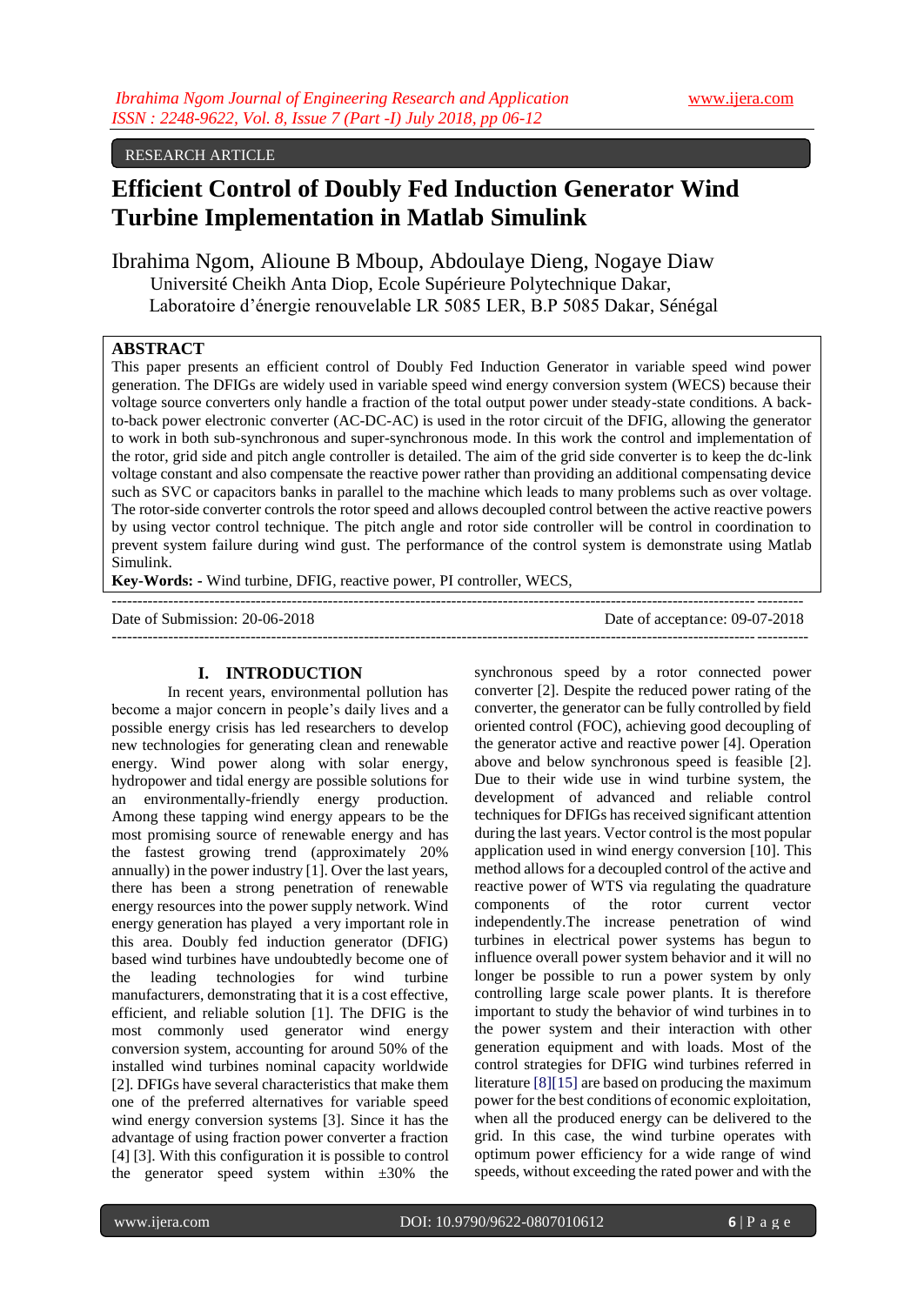desired power factor or generation voltage. However, the wind turbines are today demanded to regulate both active and reactive powers according to the power set points ordered by the wind turbine control system, which are defined considering the generation capability and the power needs. Therefore, the present article focuses on the study of the control of DFIG wind turbine.

# **II. DESCRIPTION AND MODELING OF THE WIND ENERGY CONVERSION SYSTEM**

#### **2.1 DESCRIPTION OF THE SYSTEM**

A wind energy conversion system is a complex system in which knowledge from a wide array of fields comprising of aerodynamics, mechanical, civil and electrical engineering come together. The principle components of a modern wind turbine are the tower, the rotor and the nacelle, which accommodates the transmission mechanisms and the generator. The wind turbine transforms wind kinetic energy to mechanical energy by using rotor blades. This energy is then transformed into electric energy by a generator [9]. The main component of the mechanical assembly is the gearbox, which transforms the slower rotational speeds of the wind turbine to higher rotational speeds on the generator side [10]. The system is made up of several components, participating directly in the energy conversion process. There are also other components that assist the system to achieve this task in a controlled, reliable, and efficient way. In order to better understand the process of wind energy conversion, descriptions of the major parts of a wind turbine are given in the in figure 1.Since the energy source for a WECS is wind kinetic energy, wind speed plays a key role in several aspects of the conversion process, especially in relation to the maximum power output. Therefore, the equation (1) introduces the relation between wind speed and power captured by the blades. This provides the necessary insight to explain how the power output of a wind turbine can be regulated by adjusting the blade pitch angle or by controlling the generator's torque or speed. These power control methods are essential to ensure a maximum power output over a wide range of wind speeds. They also enable reliable and safe operation, protecting the mechanical and structural parts of the wind turbine from damage during strong wind gusts.



**Fig.1:** Schematic diagram of wind turbine based DFIG

The fig.1 presents WECS, which uses DFIG. From the system viewpoint, the conversion chain can be divided into three interacting main components which will be separately modeled: wind turbine, gearbox, DFIG.

#### 2.2.**AERODYNAMIC MODELING**

The relation between the wind speed and mechanic power, delivered by the wind turbine, can be described by the following equation:

$$
P_m = 0.5 \rho \pi R^2 V^3 C_p(\lambda, \beta) \tag{1}
$$

$$
\lambda = \frac{\Omega_{\rm r} R}{V} \tag{2}
$$

For VSWT, the approximate expression of the power coefficient can be described by the following expression:

$$
C_p = f(\lambda, \beta) = C_1(\frac{c_2}{\lambda_i} - C_3\beta - C_4)exp(\frac{c_5}{\lambda_i} - C_6\lambda)
$$
 (3)  
Where:

 $C1 = 0.5176$ ;  $C2 = 116$ ;  $C3 = 0.4$ ;  $C4 = 5$ ;  $C5 = 21$ ;  $C6 = 0:0068$ 

$$
\frac{1}{\lambda_i} = \frac{1}{\lambda + 0.08\beta} - \frac{0.035}{\beta^3 + 1} \tag{4}
$$

**Fig.2** shows the characteristic of the power coefficient, with a fixed pitch angle for the 1.5MW turbine used in this work.



**Fig.2:** Power coefficients versus tip speed ratio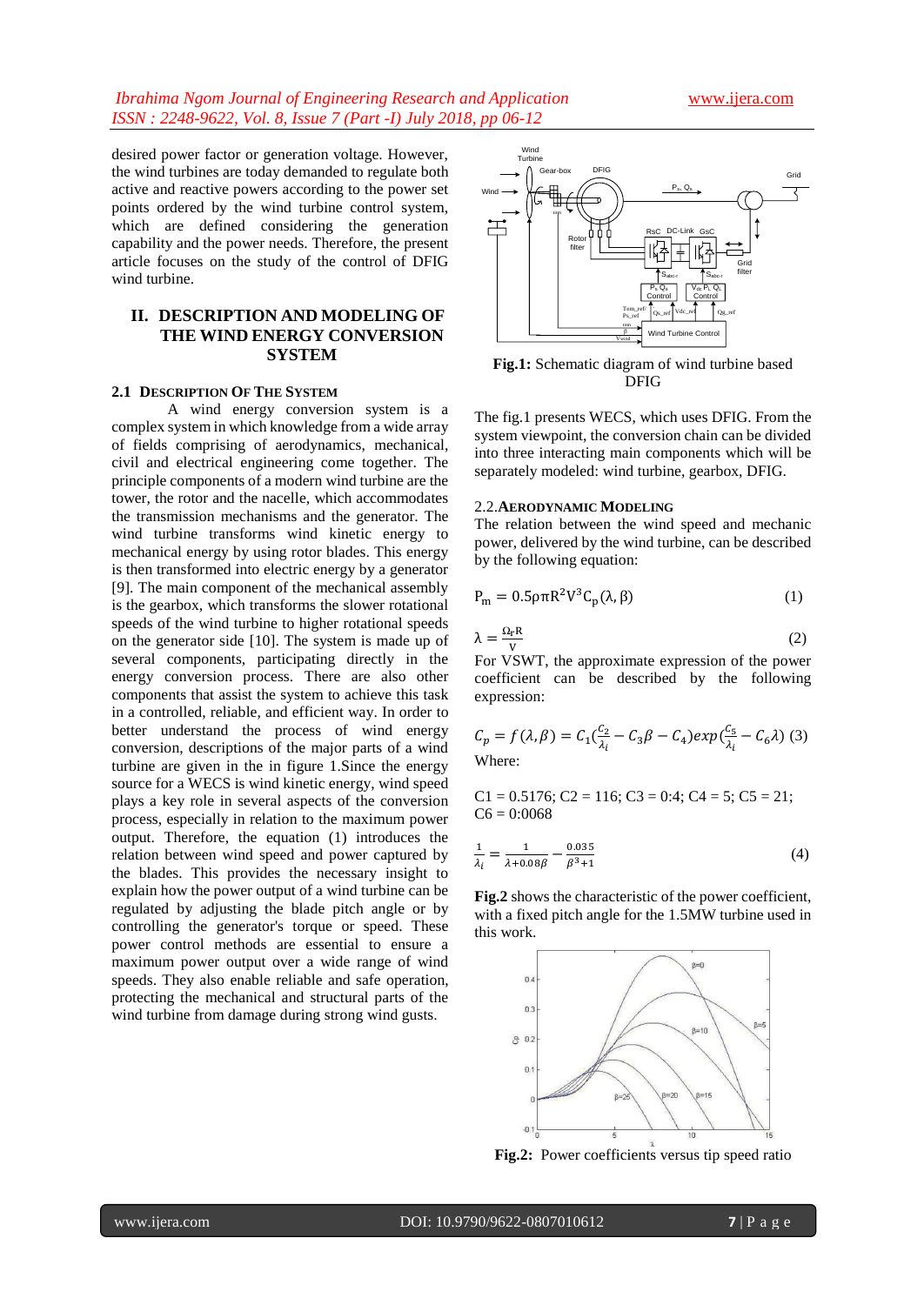## **2.3. DFIG MODELLING**



**Fig.3:** DFIG electrical model

The classical equations of the DFIG model in the d-q reference frame rotating at  $w_s$  speed are written as follows:

Stator voltage components:

$$
\begin{cases}\nV_{ds} = R_s \cdot I_{ds} + \frac{d\phi_{ds}}{dt} - W_s \phi_{qs} \\
V_{qs} = R_s \cdot I_{qs} + \frac{d\phi_{qs}}{dt} + W_s \phi_{ds}\n\end{cases} \tag{5}
$$

Rotor voltage components:

$$
\begin{cases}\nV_{dr} = R_r \cdot I_{dr} + \frac{d\phi_{dr}}{dt} - (w_s - w_r) \cdot \phi_{qr} \\
V_{qr} = r \cdot I_{qr} + \frac{d\phi_{qr}}{dt} + (w_s - w_r) \cdot \phi_{dr}\n\end{cases}
$$
\n(6)

The stator and rotor flux can be express as follows: Stator flux components:

$$
\begin{aligned}\n\{\phi_{ds} &= L_s. \, I_{ds} + L_m. \, I_{dr} \\
\{\phi_{qs} &= L_s. \, I_{qs} + L_m. \, I_{qr}\n\end{aligned}\n\tag{7}
$$

Rotor flux components:

$$
\begin{cases} \phi_{dr} = L_r \cdot I_{dr} + L_m \cdot I_{ds} \\ \phi_{qr} = L_r \cdot I_{qr} + L_m \cdot I_{qs} \end{cases} \tag{8}
$$

DFIG electromagnetic torque

$$
T_{em} = -\frac{3p}{2} \frac{L_m}{L_r} (\phi_{ds} I_{qr} + \phi_{qs} I_{dr})
$$
\n(9)

The active and reactive powers at the stator, as well as those provide for the grid are defined as follows:

$$
\begin{cases}\nP_s = \frac{3}{2} (V_{ds} \cdot I_{ds} + V_{qs} \cdot I_{qs}) \\
Q_s = \frac{3}{2} (V_{qs} \cdot I_{ds} - V_{ds} \cdot I_{qs})\n\end{cases}
$$
\n(10)

## **III. CONTROL STRATEGY OF THE DFIG**

When the DFIG is connected to an existing

grid, this connection must be established by the synchronization of the stator voltages with the grid voltages, which is used as a reference [11].In order to obtain a decoupled control of active-reactive powers the DFIG model requires all quantities to b expressed in the stator flux reference frame where the flux leakage is oriented along the d axis fig.4

## **3.1. FIELD ORIENTED CONTROL STRATEGY**

The rotor-side converter is controlled in a synchronously rotating d-q axis frame, with the d-axis oriented along the stator flux vector positionfig.4. In this approach, decoupled control between the stator active and reactive powers is obtained. The influence of the stator resistance can be neglected [12] and the stator flux can be held constant as the stator is connected to the grid. Since the stator is directly connected to the grid and the stator flux can be considered constant, and if the voltage dropped in the stator resistance has been neglected [13] [12], the voltage equations, flux equations currents equations and stator active and reactive powers equations can be simplified in study state as :



**Fig.4:** Stator Field oriented control technique

$$
\begin{cases}\n\phi_{ds} = \phi_s \\
\phi_{qs} = 0 \\
V_{ds} = 0 \\
V_{qs} = w_s \phi_s = V_g\n\end{cases}
$$
\n(11)

$$
\begin{cases} \phi_s = L_s. I_{ds} + L_m. I_{dr} \\ 0 = L_s. I_{qs} + L_m. I_{qr} \end{cases}
$$
\n(13)

$$
\begin{cases}\nI_{ds} = \frac{\phi_S}{L_S} - \frac{L_m}{L_S} I_{dr} \\
I_{qs} = -\frac{L_m}{L_S} I_{qr}\n\end{cases}
$$
\n(14)

$$
\begin{cases} P_s = \frac{3}{2} V_g I_{qs} \\ Q_s = \frac{3}{2} V_g I_{ds} \end{cases}
$$
 (15)

Replacing the stator currents by their expressions given in the system (12), the equations below are expressed: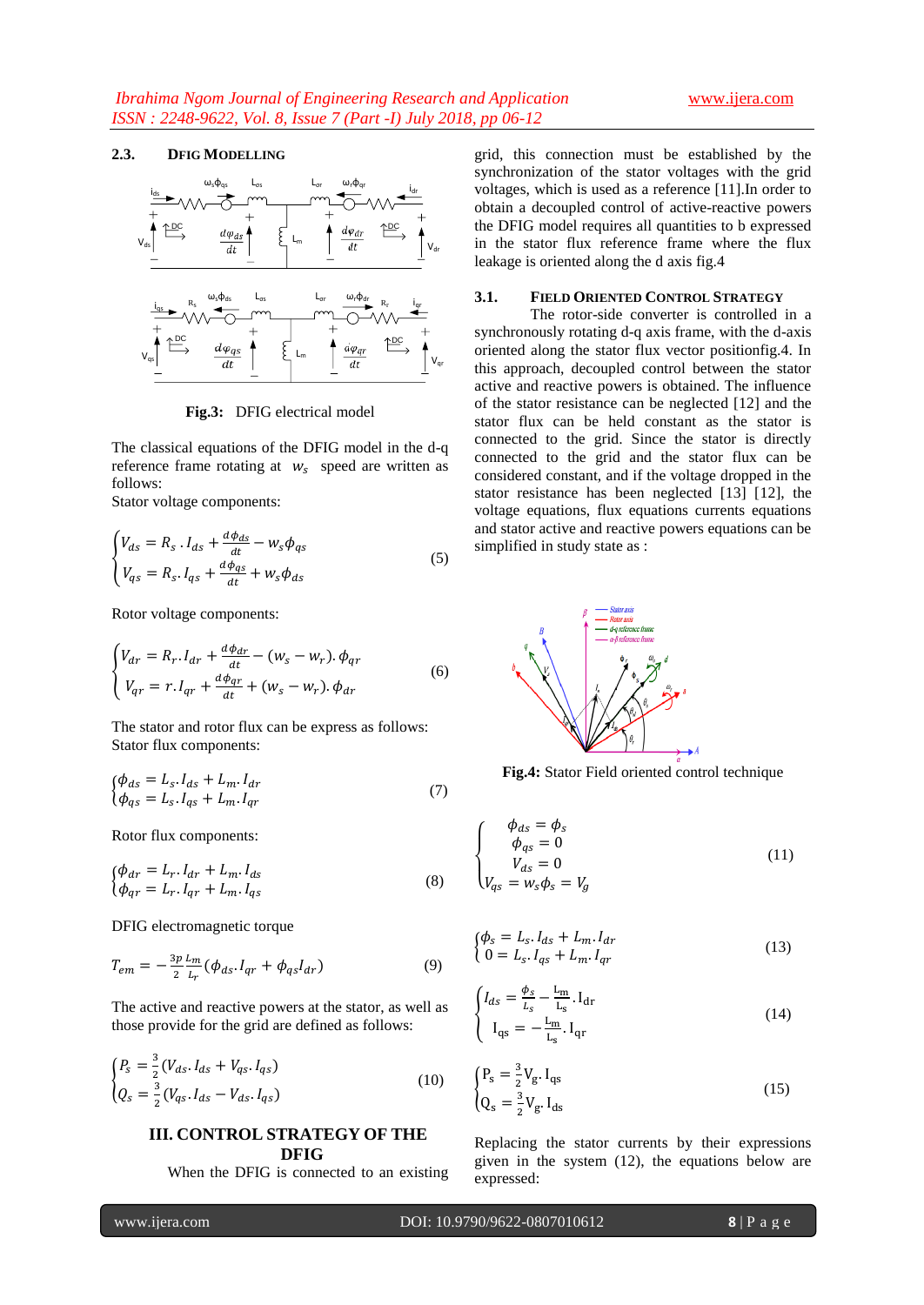$$
\begin{cases}\nP_s = -\frac{3}{2} V_g \frac{L_m}{L_s} I_{qr} \\
Q_s = \frac{3}{2} V_g (\frac{\Phi_s}{L_s} - \frac{L_m}{L_s} I_{dr})\n\end{cases}
$$
\n(16)

The electromagnetic torque is as follows

$$
T_{em} = -\frac{3P}{2} \frac{L_m}{L_s} \phi_s \cdot I_{qr}
$$
 (17)

Due to the constant stator voltage, the stator active and reactive powers are controlled by means of  $I_{\text{or}}$  and  $I<sub>dr</sub>$ respectively. We could express the rotor voltages according to the rotor currents, thus we obtain

$$
\begin{cases} V_{dr} = (R_r + s\sigma L_r)I_{dr} - w_{sl}\sigma L_r I_{qr} \\ V_{qr} = (R_r + s\sigma L_r)I_{qr} + w_{sl}(\sigma L_r I_{dr} + \frac{L_m^2}{L_s} I_{ms}) \end{cases} (18)
$$

Where:

$$
\sigma=1-\tfrac{L_m^2}{L_S L_r}\quad,\ \ w_{sl}=w_s-w_r
$$

## **3.2. ROTOR SIDE CONVERTER**

The aim of the rotor side converter is to independently control the active power (rotor speed) and reactive power at the stator terminal. The generic control scheme of the rotor side converter is illustrated in Fig. 2. In order to decouple the electromagnetic torque and the rotor excitation current, the induction generator is controlled in the stator-flux oriented reference frame, which is a synchronously rotating reference frame, with its d-axis oriented along the stator-flux vector position [14]. The typical proportional-integral (PI) controllers are used for regulation in both rotor speed (outer) control loop and rotor current (inner) control loop.



**Fig. 5:**Control scheme of the rotor side converter

#### **3.3. GRID SIDE CONVERTER**

The aim of the control of the grid side converter is to maintain the DC-link capacitor voltage at a set value as well as to guarantee converter operation with unity power factor. Fig. 6 shows the control scheme of the grid side converter. In order to obtain the independent control of active and reactive power flowing between the grid and the grid side

converter, the converter control operates in the gridvoltage oriented reference frame, which is asynchronously rotating reference frame, with its daxis oriented along the grid-voltage vector position [14]. Similarly, the typical PI controllers are used for regulation in both DC-link voltage (outer) control loop and grid side inductor current (inner) control loop.



**Fig.6:** Control scheme of the grid side converter

#### **3.4. PITCH ANGLE CONTROLLER**

The pitch angle controller comes into operation only in event that the input wind power exceeds the rated machine power, since under such conditions the rotor speed cannot be controlled by increasing the generator power without causing damage [15]. The pitch controller varies the angle of attack of wind onto the turbine blades and by doing so limits the maximum power extracted from the aero generator to the machine rated power. The fig.3 represents the turbine versus wind speed



**Fig.7:** DFIG operation under different wind speeds

## **IV. SIMULATION RESULTS**

The DFIG wind turbine considered in this work presents a rated power of 1.5 MV and 575 V. To evaluate the control systems, the wind turbine controlled by the proposed control systems have been simulated in MATLAB/Simulink environment. The wind turbines have been simulated operating with the unity power factor (zero reactive power). The pitch angle control device implemented limits the mechanical power delivered by the aerodynamic so that, the system can operate regardless the weather conditions (wind variations) without any risk of damage to the DFIG. In wind below rated wind speed, the generator operates below rated power (Fig 8d), and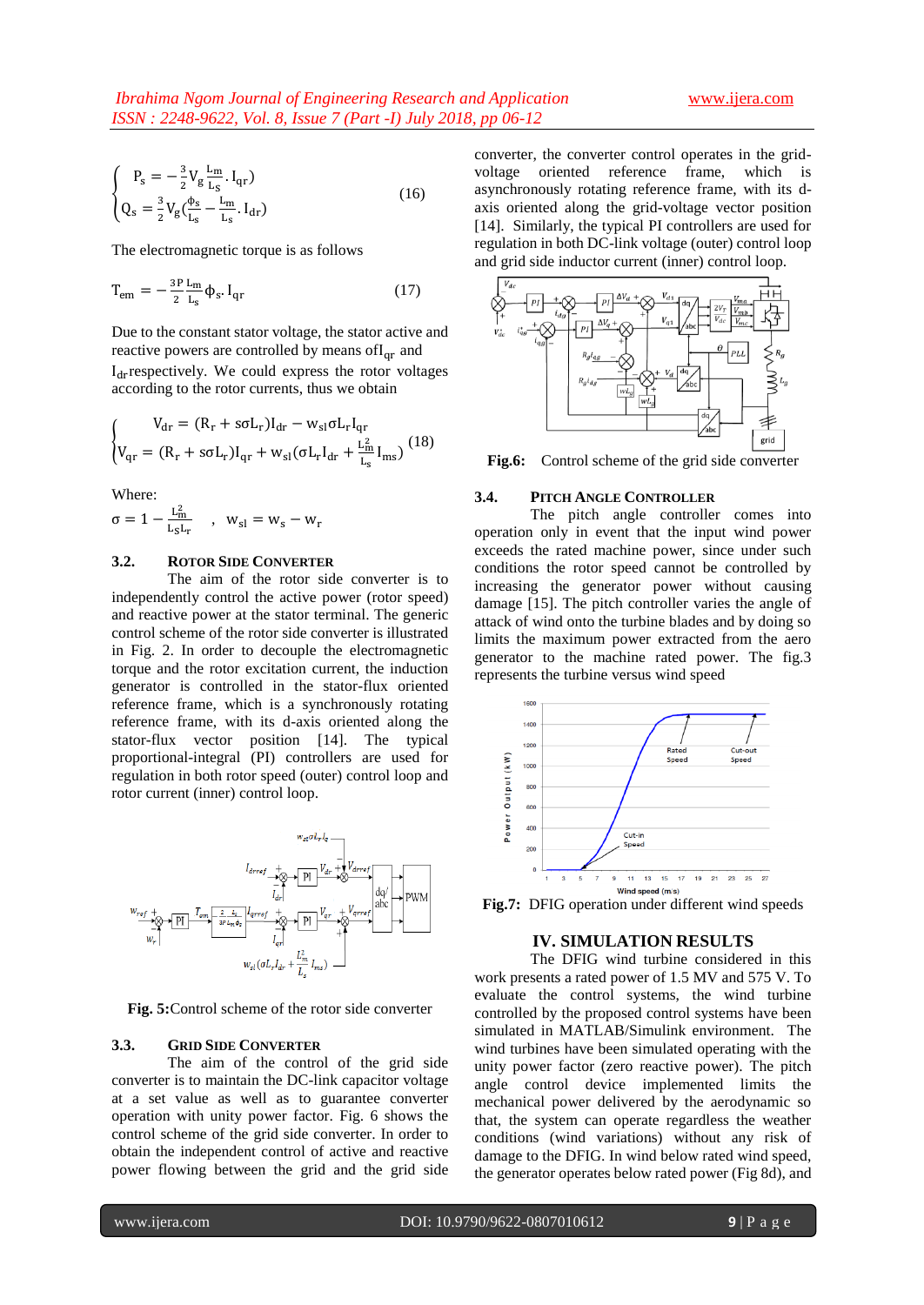## *Ibrahima Ngom Journal of Engineering Research and Application* [www.ijera.com](http://www.ijera.com/) *ISSN : 2248-9622, Vol. 8, Issue 7 (Part -I) July 2018, pp 06-12*

the pitch angle is kept at a minimum degree. In winds above rated wind speed, the control systems adjusts the output power to the rated power, limits the rotational speed to the rated speed and acts on the pitch angle (Fig. 8b) limiting the power extracted from the wind. Active and reactive powers are controlled according to grid requirements. The negative sign of the active power (Fig.8d) means the grid receives energy provided by DFIG. (Fig 2c) shows that the reactive power is regulated to zero showing that the expected power factor is well implemented. The DC bus voltage is regulated to its reference value with low ripples (Fig.8g). In general, reactive power compensation is a major problem for this type of system, and that was resolved by the network side converter. No additional device is implemented to ensure the compensation of reactive power.



Fig.8g DC-Link voltage in V



When the available wind power is less than rated, the blades are set at minimum pitch to maximize the mechanical power. The dynamics of the pitch control are moderately fast, and can have significant impact on dynamic system behavior. Since a unity power factor is expected in this system, the reactive power should stay at zero, and from the reactive power curve shown in fig 8c, it can be seen that no matter what the wind speed is, the reactive power tries to be kept at zero. The role of the pitch angle controller is to regulate the pitch angle when the wind speed exceeds its rated value of 12.5 m/s. The pitch angle profile is shown in Fig 8b. The turbine control model sends a power order to the electrical control, requesting that the converter deliver this power to the grid. From the fig 8g it can be seen that the grid-side controller will attempt to keep the DC-link voltage as constant under various wind speed conditions.

| Parameters                | value | Unit |
|---------------------------|-------|------|
| Rated power               | 1.5   | MW   |
| DC-link capacitor         | 0.3   | mF   |
| Stator resistance         | 0.023 | pu   |
| Rotor resistance          | 0.016 | pu   |
| Base power                | 1.65  | pu   |
| Grid nominal voltage      | 575   | V    |
| Frequency                 | 50    | Hz   |
| Wind turbine rotor Radius | 91.2  | m    |
| Number of pole pair       | 3     |      |
| Rotor inductance          | 0.16  | pu   |
| Stator inductance         | 0.18  | pu   |
| Magnetizing inductance    | 2.9   | pu   |
|                           |       |      |

#### **V. CONCLUSION**

This work presents vector control of DFIG integrated in a wind energy conversion system by applying the field oriented control technic (FOC). The field orientated control scheme has been developed to control both rotor side and grid side converters for a wind driven DFIG system. First of all, the wind turbine and generator modelling as well as the synthesis of a proportional-integral controller (PI) have been

 $-$ 

Fig.8h Grid voltage in V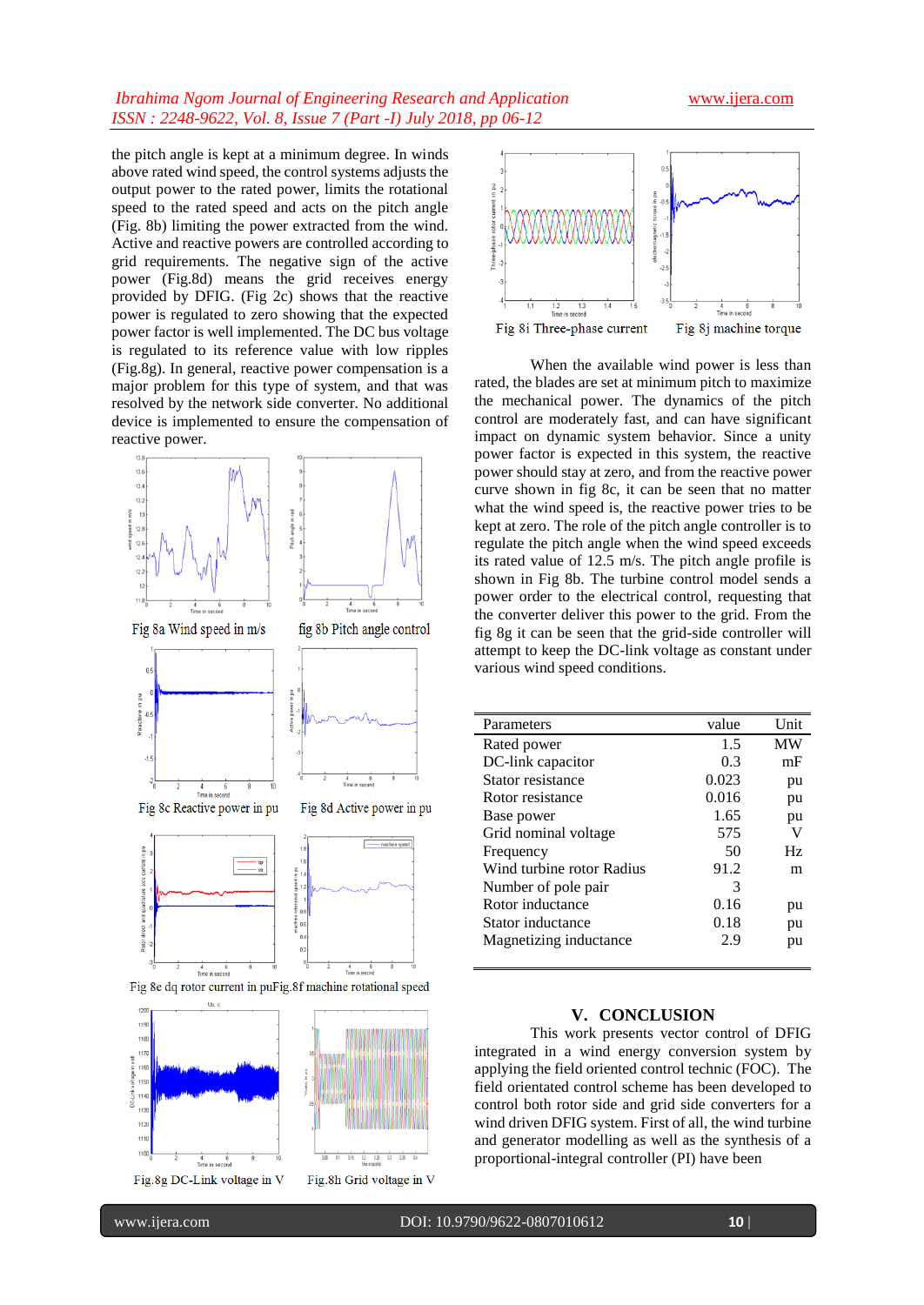developed. Computer simulation has been carried out in order to validate the effectiveness of the proposed system. The results of this study confirm that vector control of DFIG applied to the wind energy conversion system connected to the grid offers good dynamic performance. But its deployment requires the mastery of the DFIG parameters variation.

#### **ACKNOWLEDGMENT**

 The authors gratefully acknowledge the support of the PAFROID project for their financial support. He also gratefully acknowledges the help and guidance of laboratory of renewable energy LER

We would also like to show our gratitude to my coworker for sharing their pearls of wisdom with us during the course of this research, and we thank 3 "anonymous" reviewers for their so-called insights. We are also immensely grateful to (List names and positions) for their comments on an earlier version of the manuscript.

#### **REFERENCES**

- [1]. Wei Qiao, Integrated control of wind farms, facts devices and the power network using neural networks and adaptive critic designs. Master's thesis, Georgia Institute of Technology, Ph.D. dissertation, 2008.
- [2]. Ralph Kennel Mohamed Abdelrahem, ChristophHackl, Application of extended kalman filter to parameter estimation of doublyfed induction generators in variable-speed wind turbine systems. IEEE, 2015.
- [3]. Juan Yuz E. Ricardo Perez., Cesar Silva J. and Gonzalo Carrasco R. Experimental sensorless vector control performance of a dfig based on an extended kalman filter. IEEE, 2012.
- [4]. J. Clare R. Pena and G. Asher. Doubly fed induction generator using back-to-back PWM converters and its application to variable-speed wind energy generation. EEE Proc. Elec. Pow. Appl, 143:231 241, 1996.
- [5]. S. Alepuz R. Cardenas, R. Pena and G. Asher. Overview of control systems for the operation of dfig in wind energy applications. IEEE Transactions on Industrial Electronic, 60:2776{2796, July 2013.
- [6]. E. Levi. Magnetic variables control. In Wiley Encyclopedia of Electrical and Electronics Engineering. Wiley, 1999.
- [7]. IEEE Emil Levi Hamid A. Toliyat, Mona Raina, "A review of induction motor parameter estimation techniques" IEEE transactions on energy conversion, 18, June 2003.
- [8]. Lei, Y, Mullane, A., Lightbody G., Yacamini: "Modelling of the wind turbine with a doubly fed induction generator for grid integration studies" IEEE Trans. Energy Convers21(1), 257–264 (2006)
- [9]. Seyed Zeinolabedin Moussavi and Reza Atapour, "Dynamic Modelling and Control of Doubly Fed Induction Generator Variable Speed Wind Turbine" Faculty of Electrical and Computer Engineering, Shahid Rajaee Teacher Training University, Tehran, Iran
- [10]. K.Kerrouchea, A. Mezouarb, Kh. Belgacema "Decoupled Control of Doubly Fed Induction Generator by Vector Control for Wind Energy Conversion System". Department of Electrical Engineering, Faculty of Sciences Engineering, MoulayTahar University, Saida 20000, Algerie
- [11]. XinJing. "Modeling and control of a doubly-fed induction generator for wind turbine-generator systems" Master's thesis, Marquette University 2012.
- [12]. A. Massoum. Djeriri, A. Meroufel and Z. Boudjema. "A comparative study between field oriented control strategy and direct power control strategy for dfig". Journal of Electrical Engineering
- [13]. Pena, R., Clare, J.C., Asher, G.M. "Doubly fed induction generator using back-to-back PWM converters and its application to variable speed wind-energy generation" IEEE Proceedings on Electric Power Applications 143(3), 231–241 (1996)
- [14]. Nasir Abdulai Boakye Boateng "Real-time simulation of a doubly-feed induction generator based wind power system real-time digital simulator". PhD thesis, University of Tennessee at Chattanooga Chattanooga, Tennessee, May 2013.

 $-$